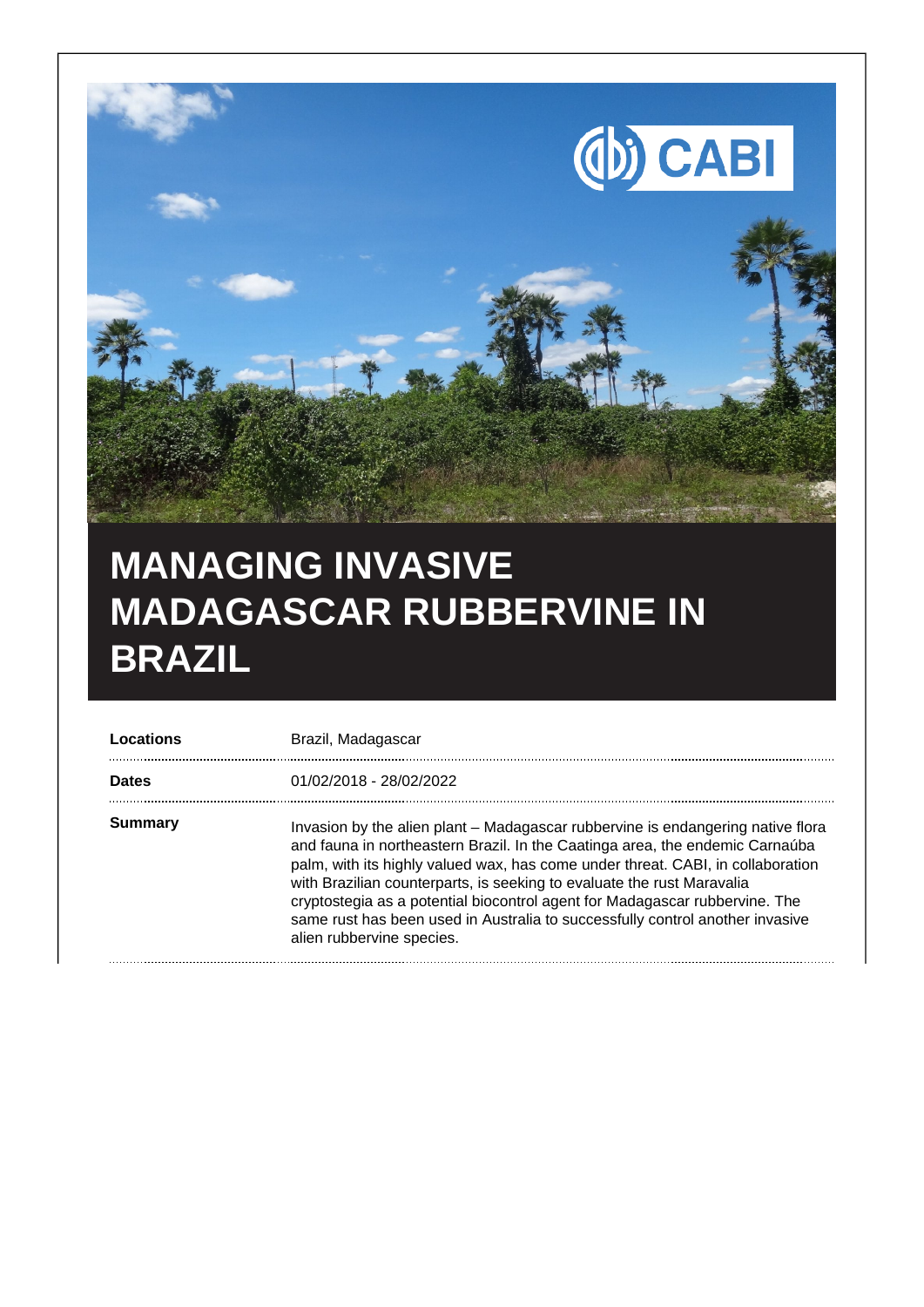| The problem       | Madagascar rubbervine, Cryptostegia madagascariensis (common name: devil's<br>claw, Portuguese: unha-do-diabo) is a serious invasive weed. Native to<br>Madagascar, it was introduced to Brazil as an ornamental plant but has since<br>invaded the semi-arid northeastern region of the country, especially the unique<br>Caatinga ecosystem. Madagascar rubbervine is well adapted to Brazil's climate,<br>producing a large seed bank and abundant toxic latex, all of which makes its<br>control with conventional methods extremely difficult.                                                                                                                                                          |
|-------------------|--------------------------------------------------------------------------------------------------------------------------------------------------------------------------------------------------------------------------------------------------------------------------------------------------------------------------------------------------------------------------------------------------------------------------------------------------------------------------------------------------------------------------------------------------------------------------------------------------------------------------------------------------------------------------------------------------------------|
|                   | In the Caatinga, the vine is threatening endemic biodiversity such as the three<br>banded armadillo (mascot of the 2014 FIFA world cup) and the Carnaúba palm<br>by smothering vast areas of pristine riparian habitats and forming impenetrable<br>masses that are killing trees and preventing animal and human movement, as<br>well as depleting scarce water resources.                                                                                                                                                                                                                                                                                                                                  |
|                   | The iconic Carnaúba palm (Copernicia prunifera), native to northeastern Brazil,<br>is known as the 'tree of life' due to its many uses. The palm is the sole source of<br>the Carnaúba wax, known as the 'queen of waxes', which is a valuable natural<br>resource used in polish, skincare and cosmetic products. For over a century,<br>rural populations have been sustainably harvesting Carnaúba leaves and<br>extracting wax for processing by local industry. Extensive stands of the<br>Carnaúba palm have already had to be abandoned by harvesters due to<br>invasion by Madagascar rubbervine. Worth up to US\$120m a year, the many<br>industrial applications of the wax are also under threat. |
| What we are doing | Classical biological control has the potential to offer effective and sustainable<br>management of invasive alien weeds such as Madagascar rubbervine. And as<br>successfully undertaken for Australia previously, a team from CABI, with our<br>Brazilian counterparts, is investigating whether a suitable biological control<br>agent could be introduced to Brazil to address the problem of Madagascar<br>rubbervine invasion.                                                                                                                                                                                                                                                                          |
|                   | This biocontrol strategy involves the deliberate release of safe and highly<br>specific natural enemies from the native range of the target weed. The aim is to<br>reduce the abundance of the weed in its introduced range below an ecological<br>or economic threshold. This kind of biocontrol has a proven track record of<br>success and can be a highly cost-efficient approach to control invasive weeds.                                                                                                                                                                                                                                                                                             |
|                   | The biocontrol agent in mind here is the damaging rust fungus Uredo<br>cryptostegiae (synonym Maravalia cryptostegiae) known to infect the vine in<br>Madagascar. An isolate of the same rust fungus was used to successfully<br>control another rubbervine species in Australia and evidence suggests that this<br>one is equally safe as it is anticipated to be specific, damaging and highly likely<br>to have a similar impact.                                                                                                                                                                                                                                                                         |
|                   | The objectives of the proposed project are to undertake ecological and<br>socioeconomic baseline studies of the Madagascar rubbervine invasion in the<br>Cerea State of northeastern Brazil, to match the plant biotype with a virulent rust<br>biotype, to assess the host specificity of the selected pathogen isolate against<br>an agreed test plant list and to evaluate its safety as a potential biocontrol agent<br>for introduction into Brazil.                                                                                                                                                                                                                                                    |